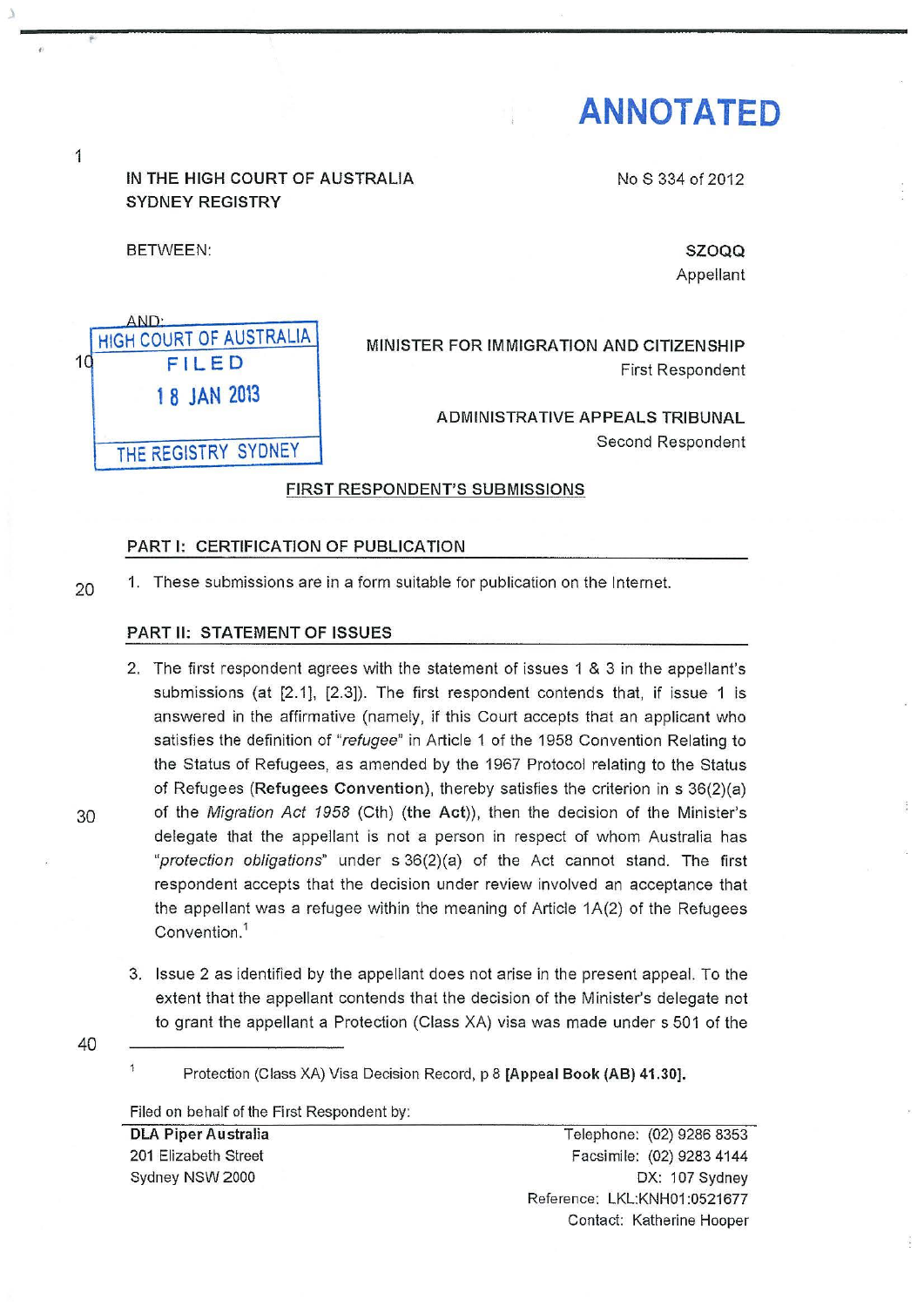1 Act, this is incorrect. The decision was clearly made under s 65 of the Act relying on s 36 and cl 866.221 of Schedule 2 to the Migration Regulations 1994 (Cth) (the Regulations). $<sup>2</sup>$  To the extent that the appellant contends that the Minister's</sup> delegate ought to have made a decision on the basis of s 501 of the Act, this is beyond the scope of this appeal, which is concerned with the decision that was actually made.

## PART III: NOTICE UNDER S 78B OF THE JUDICIARY ACT 1903 (CTH)

10 4. The first respondent has considered whether any notice should be given in compliance with s 78B of the Judiciary Act 1903 (Cth), and has concluded that no such notice should be given.

## PART IV: FACTUAL ISSUES IN CONTENTION

5. The first respondent accepts the statement of facts in the appellant's submissions and attached chronology (Annexure B), with one minor qualification, The matters set out at [5.1] and [5.4] represent the appellant's claims, rather than primary facts found by the courts below. However, those claims have been accepted by 20 delegates of the Minister (including as part of the process leading to the decision under review) as being at least broadly correct, and they are not in contest in the appeal.

## PARTV: APPLICABLE LEGISLATIVE MATERIAL

- 6. The appellant's reproduction of statutes and regulations, in Annexure A, is appropriate, with: (i) the qualification regarding the application of s 501 of the Act (as explained below); and (ii) the addition of s 91U of the Act, which, as at the time of the decision of the second respondent (2 September 2010), provided:
	- (1) For the purposes of the application of this Act and the regulations to a particular person, Article 33(2) of the Refugees Convention as amended by the Refugees Protocol has effect as if a reference in that Article to a particularly serious crime included a reference to a crime that consists of the commission of:

 $\ddot{\phantom{a}}$ 

(a) a serious Australian offence (as defined by subsection (2)); or

(b) a serious foreign offence (as defined by subsection (3)).

(2) For the purposes of this section, a serious Australian offence is an offence against a law in force in Australia, where:

(a) the offence:

40 (i) involves violence against a person; or

(ii) is a serious drug offence; or

(iii) involves serious damage to property; or

(iv) is an offence against section 197A or 1978 (offences relating to immigration detention); and

Protection (Class XA) Visa Decision Record, p 17 [AB 50.10].

30

2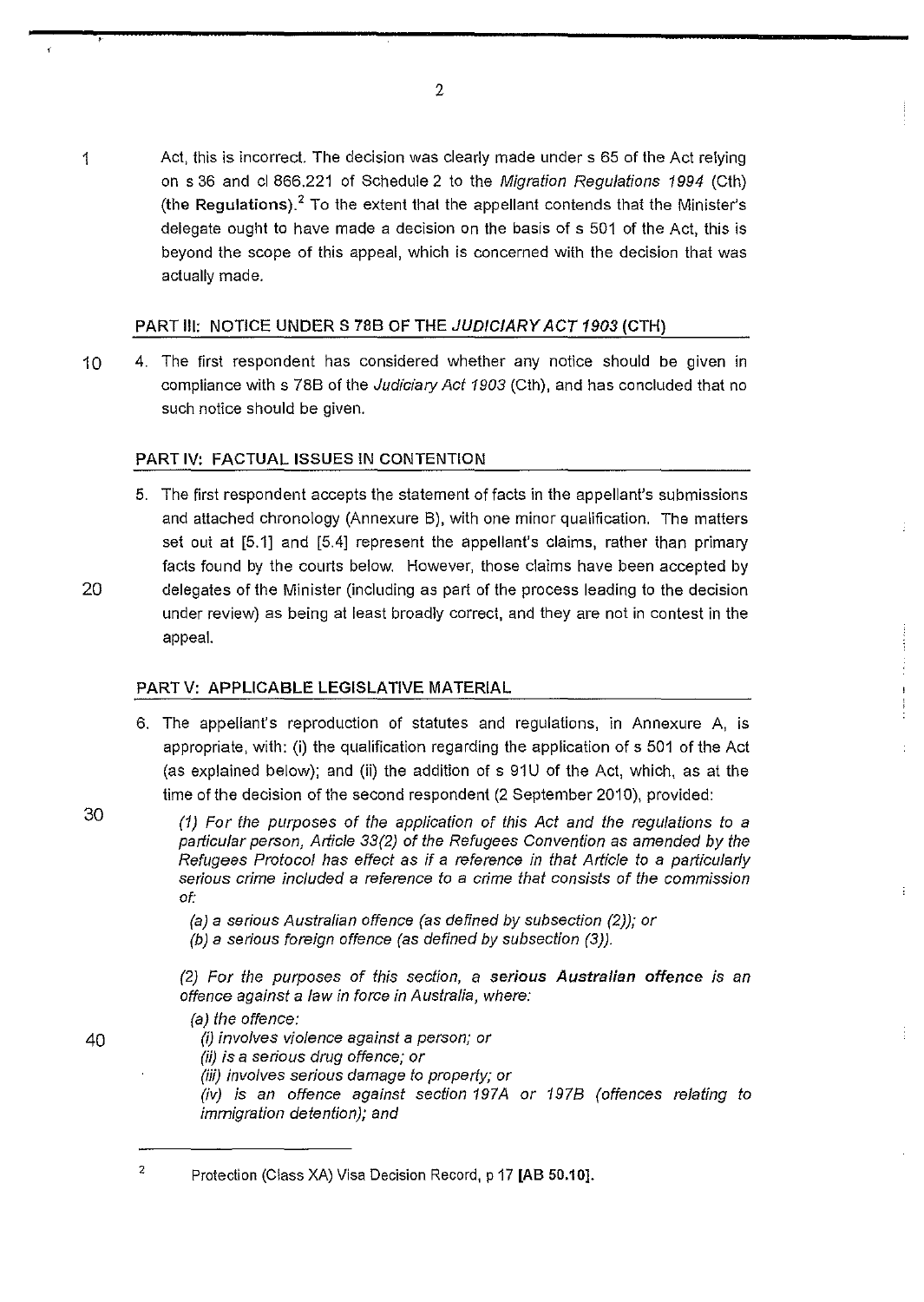$(b)$  the offence is punishable by:

- (i) imprisonment for life; or
- (ii) imprisonment for a fixed term of not less than 3 years; or
- (iii) imprisonment for a maximum term of not less than 3 years.

(3) For the purposes of this section, a serious foreign offence is an offence against a law in force in a foreign country, where:

{a) the offence:

(i) involves violence against a person; or

(ii) is a serious drug offence; or

(iii) involves serious damage to property; and

{b) if it were assumed that the act or omission constituting the offence had taken place in the Australian Capital Territory, the act or omission would have constituted an offence (the Territory offence) against a Jaw in force in that Territory, and the Territory offence would have been punishable by:

(ii) imprisonment for a fixed term of not less than 3 years; or

(iii) imprisonment for a maximum term of not less than 3 years."

## PART VI: ARGUMENT

- 7. There are essentially two questions raised by this appeal:
	- 7.1. The first is whether reliance may be placed upon Article 33(2) of the Refugees Convention as the basis for a finding that a visa applicant does not meet the criterion for a protection visa in s 36(2)(a) of the Act (Ground 2 of the Notice of Appeal). If it cannot, the appeal should be allowed. The first respondent submits, however, that such reliance may be placed upon the "particularly serious crime" limb of Article 33(2).
	- 7.2. If such reliance on Article 33(2) of the Refugees Convention is permitted, then the second question arises. That question is whether, in the application of that provision, there is occasion for the exercise of any discretion or balancing process (Ground 4 of the Notice of Appeal). The first respondent submits that Article 33(2) does not permit of any discretion.

# Reliance upon Article 33(2) of the Refugees Convention to deny "protection obligations" under s 36(2)(a)

8. The appellant submits (at [6.1.2], [6.1.4]) that, to the extent that the Full Court found that the "protection obligations" to which s 36(2) refers are to be found in Article  $33(2)$  of the Refugees Convention,<sup>3</sup> the Full Court's construction of s 36(2)(a) is in conflict with the decision of this Court in NAGV and NAGW of 2002 v Minister for Immigration and Multicultural and Indigenous Affairs & Anor

40

20

10

1

<sup>(</sup>i) imprisonment for life; or

<sup>&</sup>lt;sup>3</sup> SZOQQ v Minister for Immigration and Citizenship [2012] FCAFC 40 at [5] (Flick J); [45]-[49]. Justice Flick noted (at [10]) that it was "accepted that the construction and content of the phrase employed in s 36(2), namely "protection obligations", was limited by the construction to be given to Article 33(2) ...". [AB 175, 177, 191-193]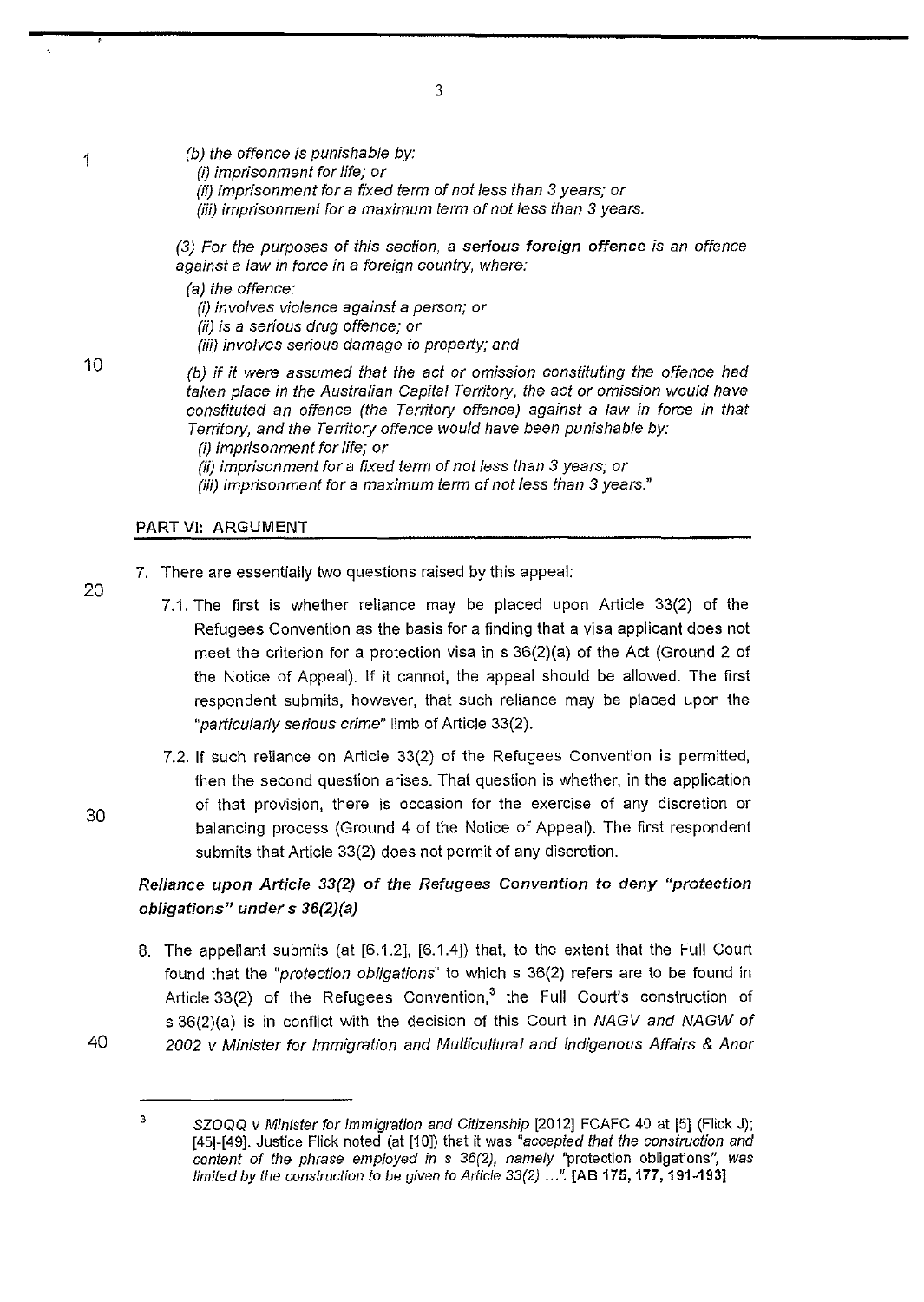1 (2005) 222 CLR 161 **(NAGV),** which interpretation of s 36(2) is affirmed in Plaintiff M47-2012 v Director-General of Security (2012) B6 ALJR 1372 **(Plaintiff M47).** 

The Full Court's construction does not disturb the decisions in NAGV and Plaintiff M47

- 9. The appellant's submission is wrong for two reasons. First, the conclusion of the Full Court in this matter is not in conflict with the ratio decidendi in NAGV. In that case, the applicants, citizens of the Russian Federation, were entitled to live in Israel, and, as such, Australia was not obliged to grant them asylum. However, 10 Australia had "protection obligations" in relation to the applicants in that, under Article 33(1) of the Refugees Convention, they could not be returned to the Russian Federation. Accordingly, the existence of "effective protection" in a country other than the person's country of nationality did not negate the existence of "protection obligations" under the Refugees Convention.<sup>4</sup> The Full Court's construction of s 36(2)(a) in the present matter is not inconsistent with that decision: by operation of Article 33(2), the present appellant was not the subject of a non-refoulement obligation of the kind that arose in relation to the applicants in NAGV. As French CJ noted in Plaintiff M47 (at [32]), the Court in NAGV had not discussed how Articles 32 and 33(2) could be invoked in relation to refusal or cancellation of a protection visa.
	- 10. Secondly, neither NAGV nor Plaintiff M47 was concerned (as the present case is) with a primary decision made pursuant to s 36(2)(a) of the Act in reliance upon the "particularly serious crime" limb of Article 33(2) of the Refugees Convention. The operation of that aspect of Article 33(2) is affected by the enactment of s 91 U of the Act, which took effect after the decision under review in NAGV.
	- 11. The prohibition of expulsion or return, which is found in Article 33 of the Refugees Convention, provides:

"1. No Contracting State shall expel or return (refouler) a refugee in any manner whatsoever to the frontiers of territories where his life or freedom would be threatened on account of his race, religion, nationality, membership of a particular social group or political opinion.

2. The benefit of the present provision may not, however, be claimed by a refugee whom there are reasonable grounds for regarding as a danger to the security of the country in which he is, or who, having been convicted by *a*  final judgment of a particularly serious crime, constitutes a danger to the community of that country.<sup>"</sup>

12. Article 33(2) applies, thus denying the benefit of non-refoulement in Article 33(1), in two distinct situations: (a) where there are reasonable grounds for regarding

4

20

30

<sup>&</sup>lt;sup>4</sup> See NAGV at [29] (Gleeson CJ, McHugh, Gummow, Callinan and Heydon JJ); [99] Kirby J).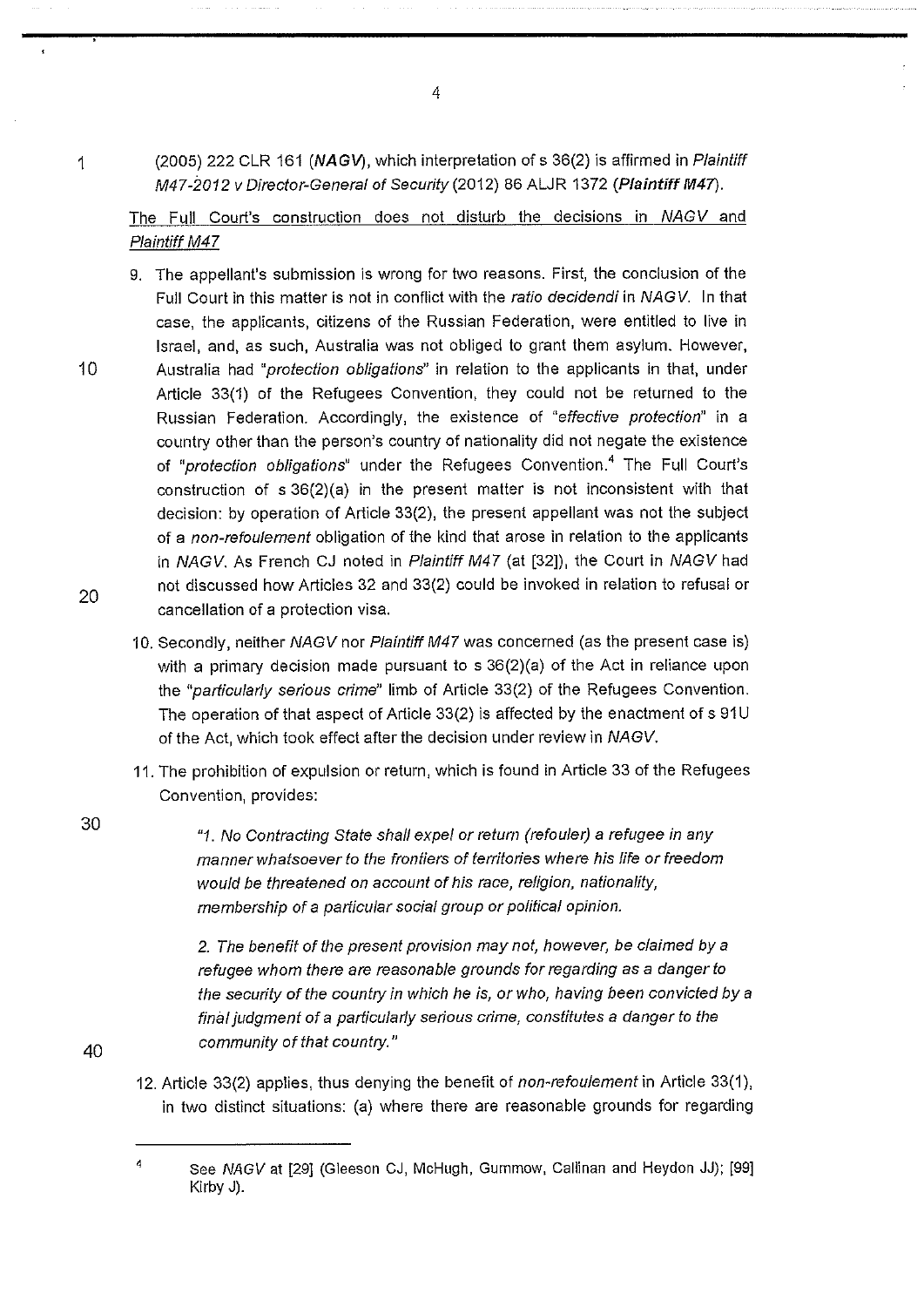- 1 the refugee as a danger to the security of the county in which he is (the "security" limb); and (b) where the refugee, having been convicted by a final judgment of a "particularly serious crime" constitutes a danger to the community of that country (the "particulariy serious crime" limb). The issues and circumstances in Plaintiff M47 raised for consideration only the first limb of Article 33(2) (the "security'' limb) (in the context of a successful challenge to the validity of a regulation made under the Act, which requires that the Minister refuse to grant a protection visa if the Australian Security Intelligence Organisation assesses the 10 refugee to be directly or indirectly a risk to security).
	- Subsequent legislative enactment supersedes the reasoning in NAGV
		- 13. The reasoning of the plurality in NAGV, which was taken to be correct by a majority of the Justices in Plaintiff M47,<sup>5</sup> does not apply equally to the second limb of Article 33(2) of the Refugees Convention by virtue of the operation of s 91U of the Act.
- 14. In NAGV, a delegate of the Minister refused to grant a protection visa on 3 September 1999, and that decision was affirmed by the Refugee Review Tribunal on 1 March 2002. The plurality held (at [42]) that, having regard to the 20 subject matter, scope and purpose of the Migration Reform Act 1992 (Cth), which introduced the adjectival phrase "to whom Australia has protection obligations under [the Convention]' (in s  $26B(2)$ , later re-numbered as s  $36(2)$ ), that phrase describes no more than a person who is a refugee within the meaning of Article 1 of the Refugees Convention.
- 15. Section 91U was inserted into the Act by the Migration Legislation Amendment Act (No 6) 2001 (Act no. 131) (the 2001 Amendment Act), which commenced on 1 October 2001 (that is, after the delegate's decision in NAGV), and was not part of the Act as considered in that case. The 2001 Amendment Act also repealed 30 and re-enacted s 36(2) of the Act, with the terms of the original provision now appearing ass 36(2)(a).
	- 16. Section 91U provides that Article 33(2) "has effecf' on the basis that the phrase "particularly serious crime" has a specified meaning. The language of the provision evinces a legislative intention, as at 2001, that the "particularly serious crime" limb of Article 33(2) was to have an "effecf' for the purpose of the Act. This expression of intention coincided with a repeal and re-enactment of s 36(2) in the form that it took at the time of the protection visa application in the present case.
- 17. The only sensible understanding of the intended effect of Article 33(2), provided 40 for in s 91U, is that it was to apply as part of the consideration of whether Australia has "protection obligations" in relation to a person for the purposes of s 36(2) of the Act. As such, and contrary to the submission of the appellant
- 

 $5$  See Appellant's Submissions at [6.1.4].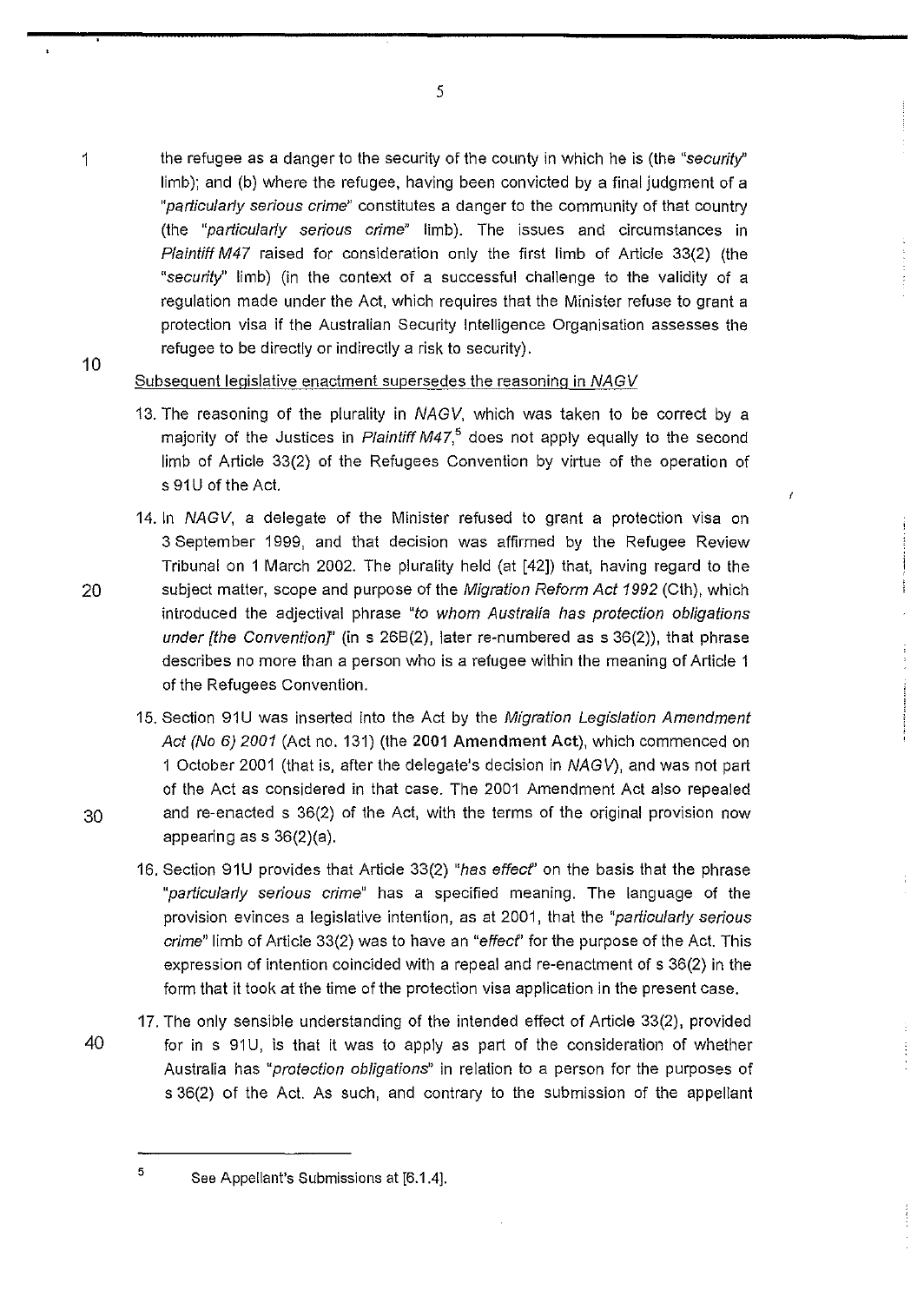1 (at [6.1 .6]), s 91 U operates as a modification of s 36(2) of the Act, so as to bring the "particularly serious crime" limb of Article 33(2) into effect.

6

- 18. This understanding is consistent with the placement of s 91U in Subdivision AL of Division 3 of Part 2 of the Act, along with provisions such as ss 91R, 91S and 91T, which expressly deal with various aspects of the test for the existence of "protection obligations" for the purposes of s 36(2), and operate to deny the existence of such obligations in particular cases.
- 19. The legislative intention which is expressed in s 91U of the Act is confirmed by 10 the Minister's Second Reading Speech for the Bill for the 2001 Amendment Act, where it is stated that the amendments to the Act were intended to meet the challenge of "increasingly broad interpretations being given by the courts to Australia's protection obligations under the refugees convention and protocol ... well beyond the bounds originally envisaged by the convention".<sup>6</sup> The intended operation of s 91U has also been confirmed by the Explanatory Memorandum to the Migration Amendment (Complementary Protection) Bill 2011, which provides that s  $91U$  is to be considered "with respect to Article  $33(2)$  when assessing whether a non-citizen who has applied for a protection visa on the basis of protection obligations under the Refugees Convention is ineligible for the grant of a protection visa" (para 39). These statements identify the mischief to which s 91U was directed<sup>7</sup> – namely, an unduly broad approach taken to the question of whether "*protection obligations*" existed, for the purposes of  $s$  36  $-$  and support a construction of the provision which gives it some operation in the determination of that question. Such statements may also be relied upon, under s 15AB of the Acts Interpretation Act 1901 (Cth), as confirmatory of the ordinary meaning of the provision.
- 30 20. The legislative intention is also evident by virtue of the fact that s 91U is otiose or "idle" if Article 33(2) of the Refugees Convention is not relevant to the criterion of "protection obligations" in s 36(2) of the Act. Such a result is to be avoided where there is an available construction that does so. $<sup>8</sup>$  This principle of construction is</sup> especially compelling in the present case, where the central feature of the scheme (s 36(2)) was repealed and re-enacted, and is now accompanied by various provisions defining its operation in more detail. New s 36(2)(a) is to be read in conjunction with those provisions, including s 91U, which clarify or modify its operation, and are not controlled by previous understandings of how the former s 36(2) operated.

<sup>40</sup>  6 Migration Legislation Amendment Bill (No 6) 2001. Second Reading Speech (Ruddock), 28 August 2001, p 30420.

<sup>7</sup>  CIC Insurance Ltd v Bankstown Football Club Ltd (1997) 187 CLR 38 at 408 (Brennan, Dawson, Toohey and Gummow JJ).

B See, for example, Commonwealth v Baume (1905) 2 CLR 405 at 414 (Griffith CJ); Project Blue Sky Inc v Australian Broadcasting Authority (1998) 194 CLR 355 at 382 [71] (McHugh , Gummow, Kirby and Hayne JJ). See also Grain Elevators Board (Vic) v Dunmunkle Corporation (1946) 73 CLR 70 at 86 (Dixon J).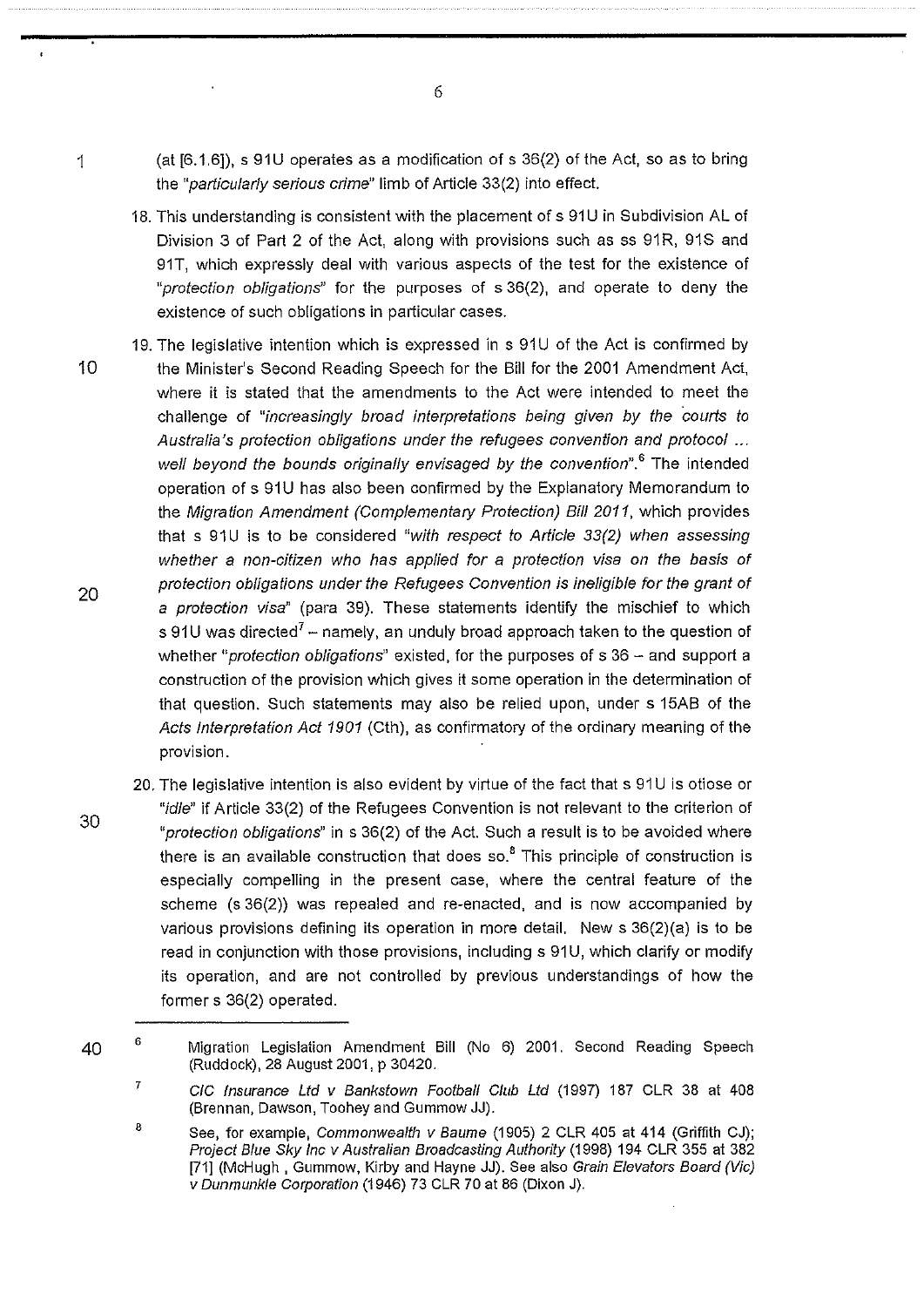- 1 21. The subsequent enactment of s 91 U distinguishes it from other provisions in which reference to Article 33(2) is made; namely, ss 500(1)(c), 502(1)(a)(iii), and 503(1)(c) of the Act, which provisions were inserted into the Act by the Migration (Offences and Undesirable Persons) Amendment Act 1992, and which were discussed in Plaintiff M47.
- 22. The reasoning of the plurality in NAGV, directed at the Act as it stood at the relevant time for that decision, cannot be mechanically applied to the Act as amended by the insertion of s 91U. Accordingly, the enactment of s 91U 10 supersedes the reasoning in  $NAGV$  in so far as such reasoning would prevent the "particularly serious crime" limb of Article 33(2) forming a ground for the refusal of a protection visa under s 36(2)(a). (This is so even though, as the Minister accepted in Plaintiff M47, the reasoning in NAGV is applicable to the "security'' limb, which was relevant in the former case).
	- 23. Section 91U was not in issue, and did not need to be addressed, in Plaintiff M47.<sup>9</sup> Naturally, the curial statements in Plaintiff M47 regarding the relationship between Article 33(2) and the application of the criterion in s  $36(2)^{10}$  are to be read as a response to a submission that related only to the "security" limb of Article 33(2), and which took no account (and did not need to take account) of the operation of s 91U. Furthermore, it is evident that those statements regarding the relationship between Article 33(2) and s 36(2) were not essential to their Honours' conclusions,<sup>11</sup> and, as such, form no part of the *ratio* of that case. Accordingly, there is no contradiction between a construction of s 36(2)(a) that includes the operation of the "particularly serious crime" limb of Article 33(2) as an element of the criterion it imposes, and the reasoning of this Court in NAGV and Plaintiff M47.
- 30 24. It is not the case, as the appellant submits (at [6.1.6]), that s 501 would be rendered superfluous (in cases where the applicant falls within Article 33(2)) if one were to read s  $36(2)(a)$  as subject to Article  $33(2)$  of the Refugees Convention. Section 501 of the Act encompasses many and varied bases upon which to refuse or cancel a visa on character grounds in the exercise of the Minister's discretion. An acknowledgement of overlap of subject-matter as between Article 33(2) and s  $501(6)(d)(v)$  of the Act (which is not, in terms, identical to Article 33(2)),<sup>12</sup> and, on the basis of that overlap, the fact that the

20

<sup>9</sup>  Cf. Appellant's Submissions at [6.1.5]. The reference to s 91 U by the plaintiff, and by certain members of the Court, in Plaintiff M47, does not alter the conclusion that the application or operation of s 91U was not in issue.

<sup>10</sup>  See Plaintiff M47 at [38] (French CJ); [187] (Hayne J); [389] (Crennan J, who agreed with the reasons of the Chief Justice and Hayne J); [441] (Kiefel J); [479] (Bell J). Cf. [132] (Gummow J); [314] (Heydon J).

<sup>11</sup>  See Plaintiff M47 at [31] (French CJ); [187] (Hayne J); [389] (Crennan J, who agreed with the reasons of the Chief Justice and Hayne J).

<sup>12</sup>  See Plaintiff M47 at [40] (French CJ); [193] (Hayne J); [389] (Grennan J, who agreed with the reasons of the Chief Justice and Hayne J).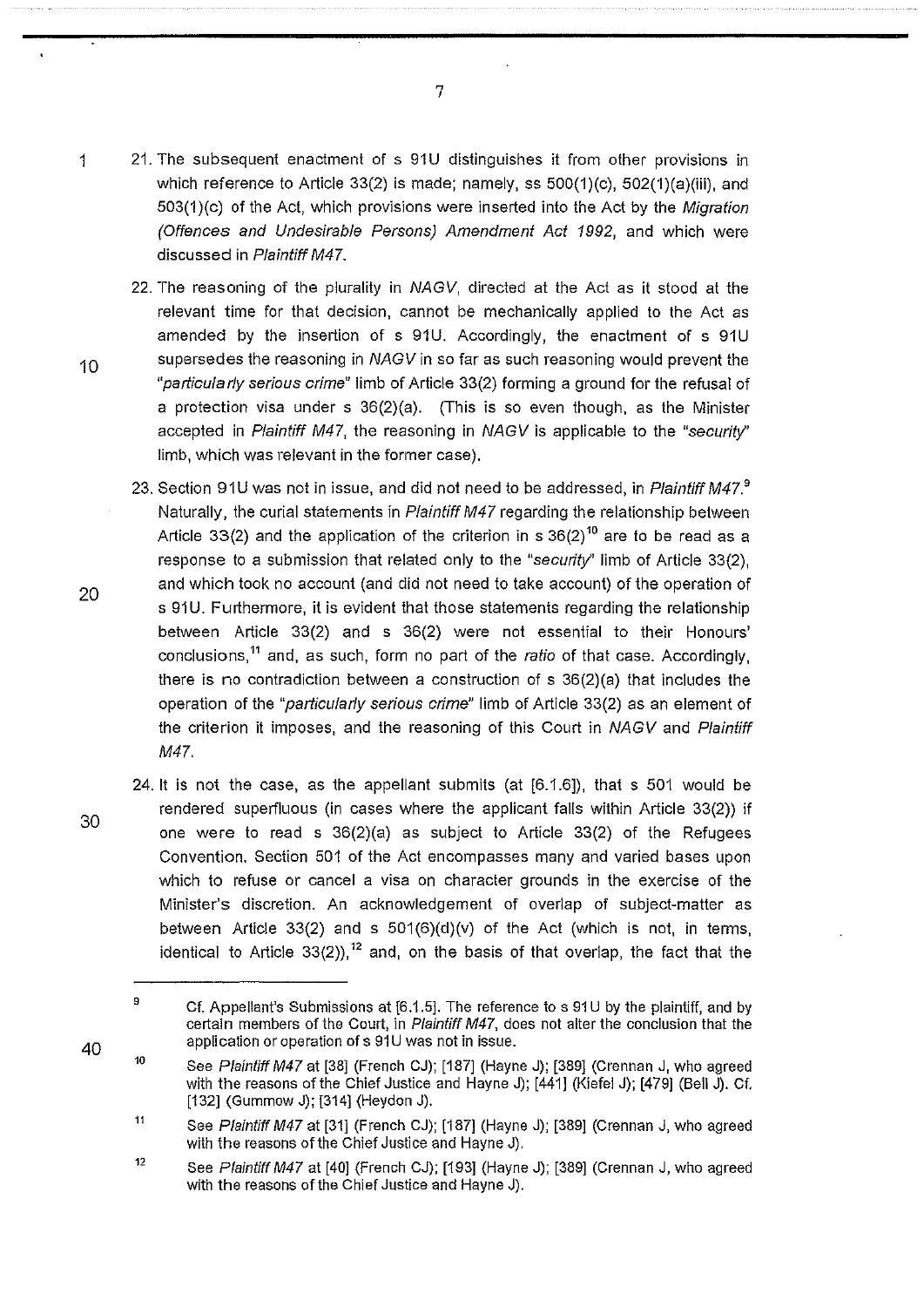1 applicant may be denied a protection visa on the basis of one provision (which necessitates the grant or refusal of a visa) rather than another (which calls for the exercise of a discretion as to whether the visa is to be refused or cancelled), does not necessitate the conclusion of superfluity.

# The exercise of discretion pursuant to s 501 of the Act is not the subject of this appeal

- 25. Ground 3 of the Notice of Appeal (Issue 2 in Statement of Issues) is misconceived, and the issue of the discretion to be exercised by way of s 501 of the Act, in conjunction with s 65(1)(a)(iii), does not arise in this appeal.
	- 26. The appellant contends that the Full Court ought to have found that the first respondent was bound by s 65(1)(a)(iii) to consider whether the grant of a visa to the appellant was not prevented by s 501 of the Act. The appellant outlines the statutory scheme for the consideration of an application for a protection visa (at  $[6.1.7]$  –  $[6.1.15]$ ), indicating that the Minister must consider each of the criteria at s 65(1)(a)(i)-(iv).
- 27. However, this outline does not take account of the fact that s 65(1) involves <sub>20</sub>cumulative criteria, which, if all criteria are satisfied, dictates the grant of a visa, and if any criterion is not satisfied, dictates refusal. As such, if one criterion is not satisfied, it is not necessary to consider the remaining criteria. The Minister's delegate determined that s 65(1)(a)(ii) was not satisfied, on the basis of the application of s 36(2). On that basis, there was no cause to consider the remaining criteria. Accordingly, the scheme as outlined by the appellant does not substantiate the proposition that the first respondent was required "to consider whether the appellant was disentitled to the grant of a protection visa under s 65(1)(a)(iii) of the Act, relevantly by reason of the power to refuse a visa under s 501 of the Acf' (Appellant's Submissions at [6.1.15]). Therefore, the appellant's 30 submissions at [6.2] do not fall for consideration.
- 28. In any event, the first respondent accepts that the decision to be made pursuant to s 501 of the Act is discretionary. Both the decision of the delegate in the present case and the decision of the second respondent on appeal proceeded on the basis that there was no discretion to be exercised, and did not engage in any weighing of the various factors which might be relevant to whether the visa should be refused. Accordingly the Minister does not seek to support the decision under review as an exercise of power under s 501; and if, as the appellant contends (at [6.2.1]), the (sole) source of the first respondent's power to refuse a protection 40 visa relying upon Article 33(2) of the Refugees Convention derives from s 65(1)(a)(iii) in combination with s 501 of the Act, the appeal must be allowed. On the other hand if, as the first respondent contends, there was no error in the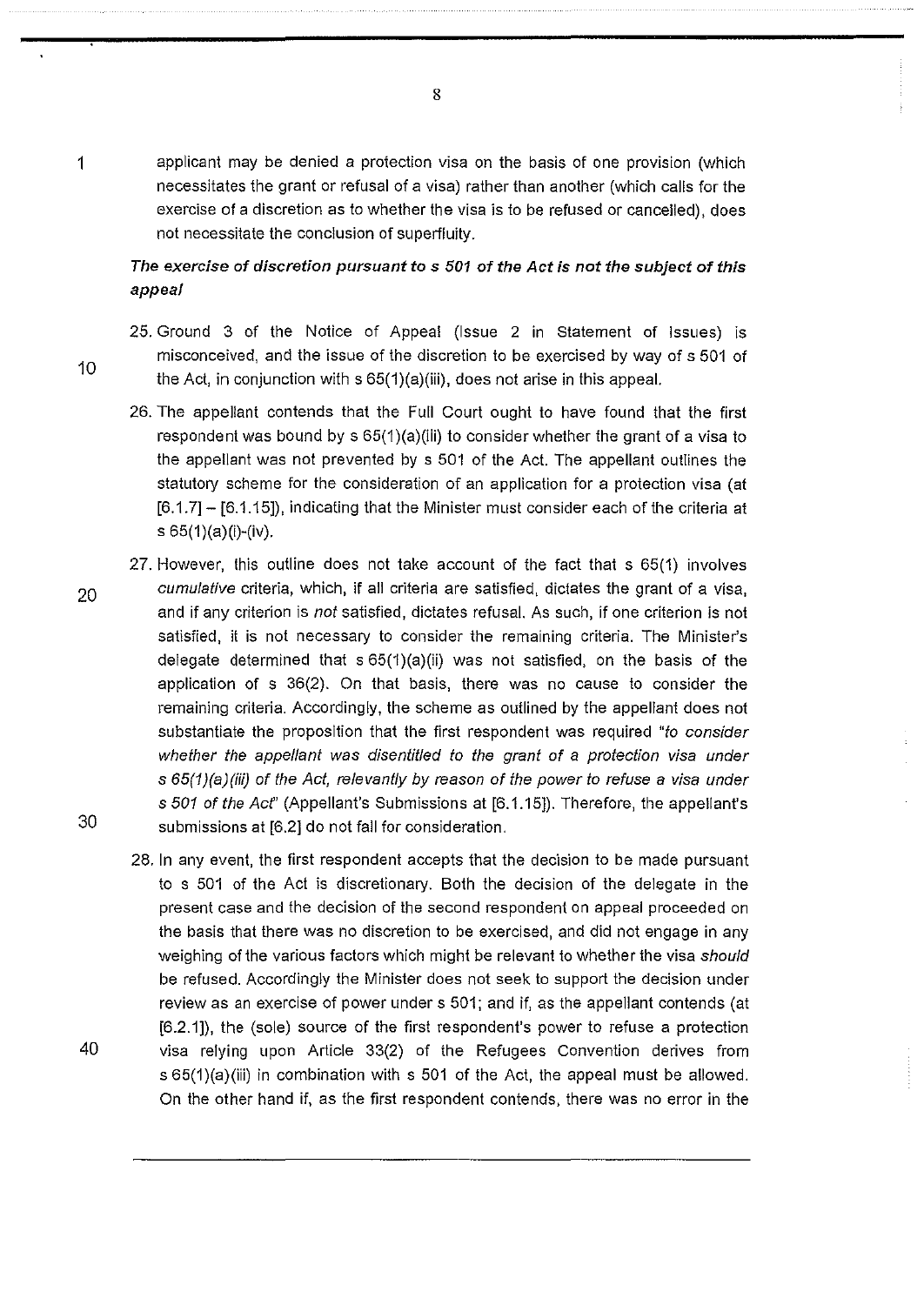1 conclusion that the appellant was not a person in respect of whom Australia had "protection obligations", no issue as to s 501 arises.

# Article 33(2) of the Refugees Convention does not call for the exercise of any discretion

29. The appellant maintains, in the alternative (that is, on the basis that this Court accepts that s 36(2)(a) of the Act imports the exception to non-refoulement in Article 33(2) of the Refugees Convention), that consideration of the application of Article 33(2) required the decision-maker to weigh the relative danger that the appellant constituted to the Australian community against the consequences of any decision to return the applicant to the receiving country (Appellant's Submissions at [6.3.1]). The first respondent submits that that is incorrect.

## The Full Court's construction of Article 33(2) of the Refugees Convention

- 30. The Full Court unanimously held that Article 33(2) of the Refugees Convention did not require the second respondent to balance the likely consequence of returning the appellant to Indonesia against the danger he posed to the Australian community, on the basis that:
- 20 30.1. Under s 65(1) of the Act, the Minister is vested with a fact-finding function, but not a discretion.<sup>13</sup>
	- 30.2. Subsection 36(2) of the Act is a provision conferring rights. The principle against construing domestic legislation so as not to curtail fundamental rights has no scope to operate given the terms of s  $36(2)$ .<sup>14</sup>
	- 30.3. The ordinary meaning of the terms of Article 33(2) is clear and does not require or permit any consideration to be given to the risks to be faced by a person upon his return to another country.<sup>15</sup>
	- 30.4. Considered in the statutory scheme as a whole, s 501J(1) of the Act supports a construction which recognises that any balancing exercise is provided for in s 501J(1), and not s  $36(2)$ . <sup>16</sup>
		- 30.5. There is no reason why Article  $1F(b)$  of the Refugees Convention should be construed as exclusive of any discretionary consideration and as

10

30

<sup>13</sup>  SZOQQ *v* Minister for Immigration and Citizenship [2012] FCAFC 40 at [14] (Flick J), [46] (Jagot & Barker JJ) [AB 178-9; 192].

<sup>14</sup>  SZOQQ v Minister for Immigration and Citizenship [2012] FCAFC 40 at [47] (Jagot & Barker JJ) [AB 192].

<sup>15</sup>  SZOQQ v Minister for Immigration and Citizenship [2012] FCAFC 40 at [14], [20], [27] (Flick J); [49] (Jagot & Barker JJ) [AB 179,181, 185; 192-3].

<sup>16</sup>  SZOQQ v Minister for Immigration and Citizenship [2012] FCAFC 40 at [53] (Jagot & Barker JJ) [AB 194].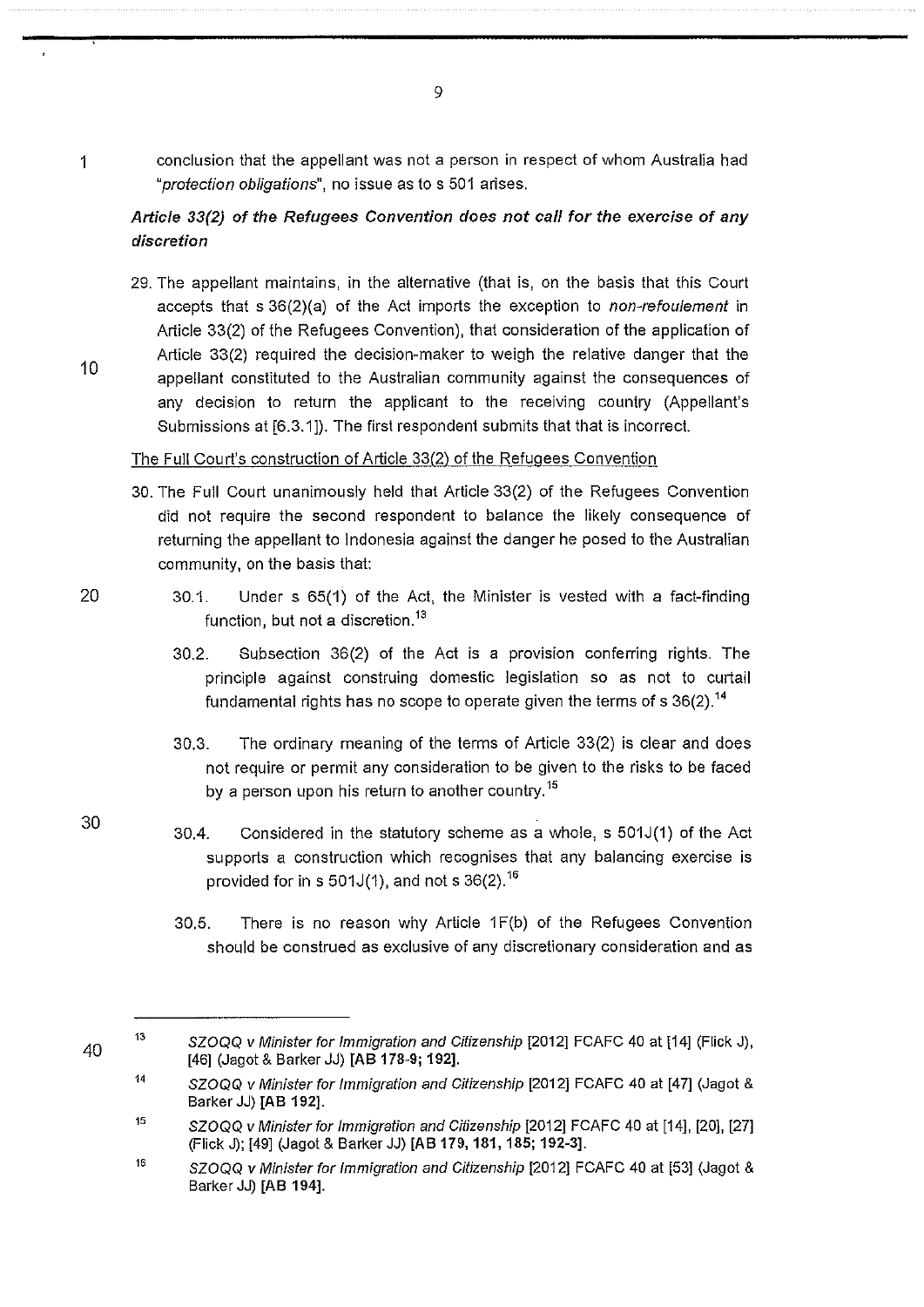being "protective of the interests of the receiving State"*<sup>17</sup>*and Article 33(2) construed in a different manner.<sup>18</sup>

31. As explained below, each of those propositions is, with respect, correct. The consequence is that neither Article 33(2) itself, nor the manner in which it is picked up by s 36(2), leaves any scope for implication of the balancing exercise proposed by the appellant.

## Section 36(2) of the Act

- 10 32. Section 65(1) of the Act provides that, after considering a valid application for a visa, if the Minister is satisfied that the criteria for the visa prescribed by the Act or regulations have been satisfied, the Minister is to grant the visa. If not so satisfied, the Minister is not to grant the visa.
	- 33. Section 36(2)(a) provides that a criterion for a protection visa is that the applicant for the visa is a non-citizen in Australia in respect of whom the Minister is satisfied Australia has protection obligations under the Refugees Convention as amended by the Refugees Protocol. In this specific and limited way, the relevant provisions of the Convention are transposed into Australian domestic law. <sup>19</sup>
	- 34. Two points should be noted about that transposition. First, it is effected by the creation of a new right: the right of a non-citizen to be granted a protection visa if the Minister is satisfied that he or she meets relevant criteria. As the Full Court noted, s 36(2)(a) does not in any sense disturb existing rights, and there is no scope for an appeal to principles of statutory construction that protect fundamental common law rights.<sup>20</sup>
- 35. Secondly, the transposition of the Convention into domestic law occurs by way of what Hayne J in Plaintiff M47 referred to as a binary outcome.<sup>21</sup> If "protection 30 obligations" arise under the Convention (and other criteria are met), a visa is to be granted; if not, the visa is to be refused. Section 36(2)(a) requires a 'yes' or 'no' answer, which leaves no room for the weighing of competing considerations.
	- 36. The appellant appeals also to "a similar balancing exercise" in the construction of other human rights provisions. $^{22}$  However, to the extent that the appellant

- 21 Plaintiff M47 at [176]-[178].
- 22 Appellant's Submissions at [6.3.8].

10

20

1

<sup>17</sup>  This is taken from the judgment of French J (as his Honour then was) in Dhayakpa v Minister for Immigration and Ethnic Affairs (1995) 62 FCR 556 at 565F.

<sup>18</sup>  SZOQQ v Minister for Immigration and Citizenship [2012] FCAFC 40 at [25] (Flick J) [AB 184].

<sup>19</sup>  NBGM v Minister for Immigration and Multicultural Affairs (2006) 231 CLR 52 at [11] (Kirby J).

<sup>20</sup>  SZOQQ v Minister for Immigration and Citizenship [2012] FCAFC 40 at [47] (Jagot & Barker JJ) [AB 192].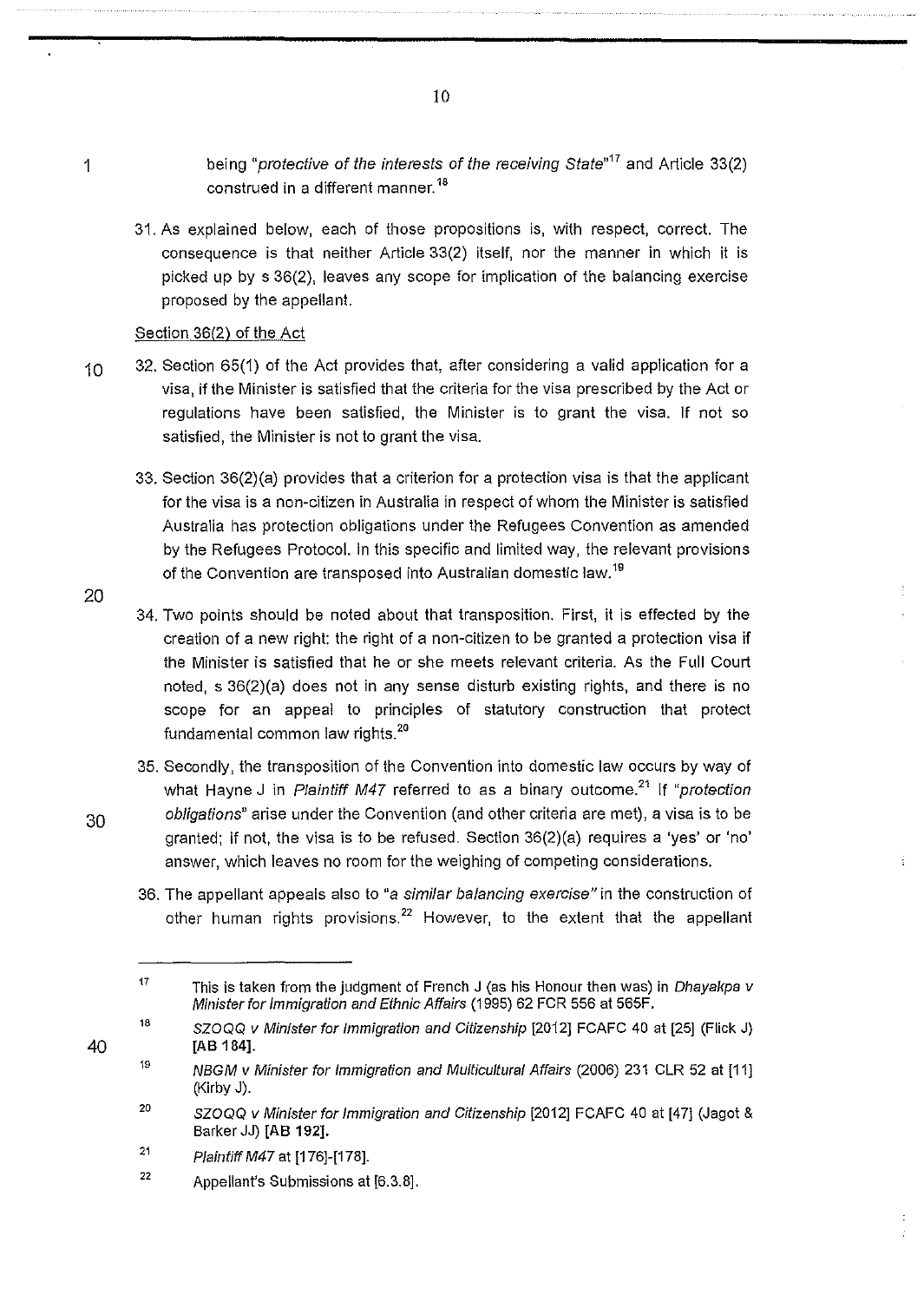- 1 espouses a general principle of statutory construction (that is, divorced from the specific statutory context), there is no support for such an approach. Furthermore, the authorities referred to by the appellant demonstrate that rights are commonly tempered or qualified by reference to competing values or considerations.<sup>23</sup> This is a different question from that raised in the present appeal, and does not support the construction advanced by the appellant.
- 37. The statutory scheme makes clear that any discretion to consider the gravity of the "particularly serious crime" as against the consequences of refoulement is 10 reposed in the Minister pursuant to s 501J of the Act, rather than in the delegate who makes a decision under s 65. Section 501J(1) provides that, if the Minister thinks that it is in the public interest to do so, he or she may set aside a protection visa decision by the Tribunal and substitute another decision that is more favourable to the applicant in the review, whether or not the Tribunal had the power to make that other decision. As correctly affirmed by the Full Court,  $24$  the structure of the Act is consistent with an intention to reserve this issue for the Minister to decide on the basis of public interest.
	- 38. There is thus no scope in the statute for any discretionary or balancing exercise, following a determination as to whether Australia has "protection obligations" in relation to the visa applicant (other than the specific ministerial discretion in s 501J). Any such balancing exercise must therefore occur as an aspect of that determination, which involves the construction of the Refugees Convention and its application to the circumstances of the case.
- 39. Various provisions of the Act deal with aspects of how the Refugees Convention is to be taken to operate for the purposes of  $s$  36(2). One of these is  $s$  91U, which defines a "particularly serious crime" for the purposes of Article 33(2) to include a crime that consists of the commission of a "serious Australian offence" (which is, 30 in turn, defined in s 5 of the Act). On the basis of the appellant's conviction of manslaughter, it is not in contention that the appellant has been convicted of a "particularly serious crime" within the meaning of Article 33(2), $^{25}$  and as such constitutes a danger to the Australian community.<sup>26</sup>

20

<sup>23</sup>  That is, the reference to the characterisation of 'persecution' by McHugh J in Applicant A v Minister for Immigration and Ethnic Affairs (1997) 190 CLR 225 at 258 (that is, conduct will not constitute persecution if it is appropriate and adapted to achieving some legitimate object of the country of the refugee), and the balancing of rights against other competing rights and values by the Full Court in Bropho v Western Australia (2008) 169 FCR 59 at [80]-[81], goes no further than to suggest that rights are not absolute and must be tempered by other competing considerations.

<sup>24</sup>  SZOQQ v Minister for Immigration and Citizenship [2012] FCAFC 40 at [53] (Jagot & Barker JJ) **[AB 194].** 

<sup>25</sup>  The appellant was sentenced to seven years in prison, with a non-parole period of two and a half years, thus satisfying the definition of a "serious Australian offence": that is, one involving violence against a person, the offence for which is punishable by a maximum term of not less than three years. See BHYK v Minister for Immigration and Citizenship [2010] AATA 662 at [16] [AB 7]. See also SZOQQ v Minister for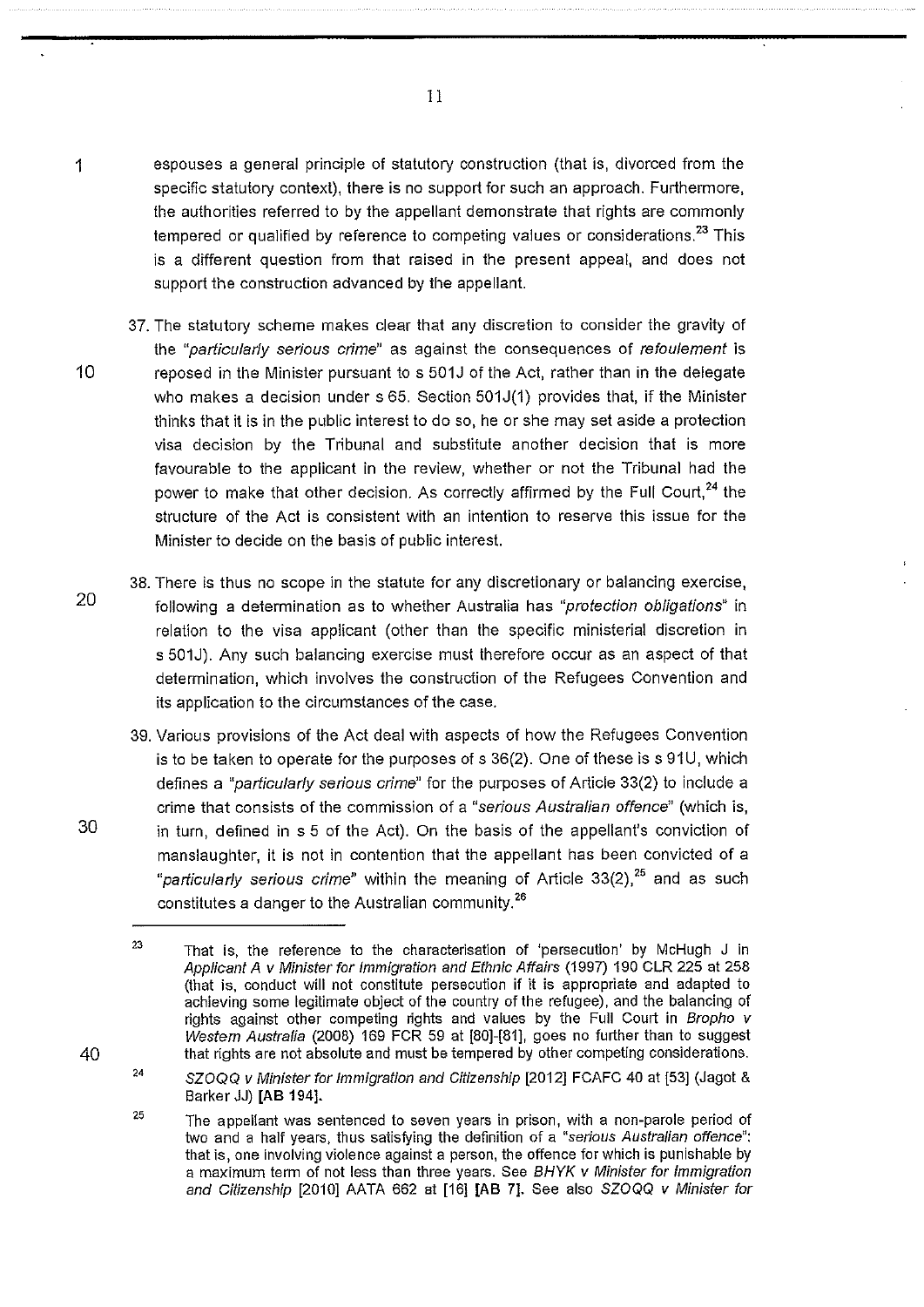1 The ordinary meaning of Article 33(2) of the Refugees Convention

- 40. Article 31 of the 1969 Vienna Convention on the Law of Treaties (Vienna Convention) governs the construction of treaty provisions, including those upon whose operation rights under Australian law depend.<sup>27</sup> Article 31(1) of the Vienna Convention provides that a treaty shall be interpreted in good faith in accordance with the ordinary meaning to be given to the terms of the treaty in their context and in the light of its object and purpose.
- 10 41. The ordinary meaning of Article 33(2) is such that, once it is determined that the person constitutes a danger to the community of the country of refuge (having been convicted by a final judgment of a particularly serious crime), the protection afforded by Article 33(1) may not be claimed by that person. The protection is negated automatically (that is, upon satisfaction of the circumstance to which the provision refers); it does not permit the exercise of any discretion.

Text

- 42. Primacy is to be given to the text of Article  $33(2)$ .<sup>28</sup> It is clear that there is no support in that text for the construction advanced by the appellant. There needs to be "an express textual basis" for requiring a discretionary, balancing exercise. If such an exercise is to be inferred, it must be inferred by reference to the text of the provision. That critical premise is absent from, and therefore fatal to, the appellant's proposed construction of the provision.
	- 43. The appellant contends (at [6.3.4]) that if Article 33(2) were to be given a literal construction based only on its text, then any danger to the community would suffice to revoke "this most fundamental right of protection".
- 44. To the extent that this submission is based on the premise that the Full Court's 30 construction of the "ordinary meaning" of Article 33(2) was based on the text alone, it is incorrect.<sup>29</sup>
	- Immigration and Citizenship [2012] FCAFC 40 at [12] (Flick J) [AB 178]. It is also accepted by the appellant that he has a "substantial criminal record' as defined in s501(7)(c) of the Act (Appellant Submissions at [6.2.2]).

- 27 See NGBM v Minister for Immigration and Multicultural Affairs (2006) 231 CLR 52 at [61] (Callinan, Heydon and Grennan JJ); Applicant A v Minister for Immigration and Ethnic Affairs (1997) 190 CLR 225 at 251-252 (McHugh J).
- 28 Applicant A v Minister for Immigration and Ethnic Affairs (1997) 190 CLR 225 at 277 (Gummow J).
- 29 See SZOQQ v Minister for Immigration and Citizenship [2012] FCAFC 40 at [14]ff (Flick J); [44]11 (Jagot & Barker JJ) [AB 178ff; 191ff].

20

<sup>26</sup>  The Administrative Appeals Tribunal affirmed the decision of the delegate of the first respondent that the appellant constituted a danger to the Australian community in accordance with Article 33(2) of the Refugees Convention: BHYK v Minister for Immigration and Citizenship [2010] AATA 662 at [57] [AB 18].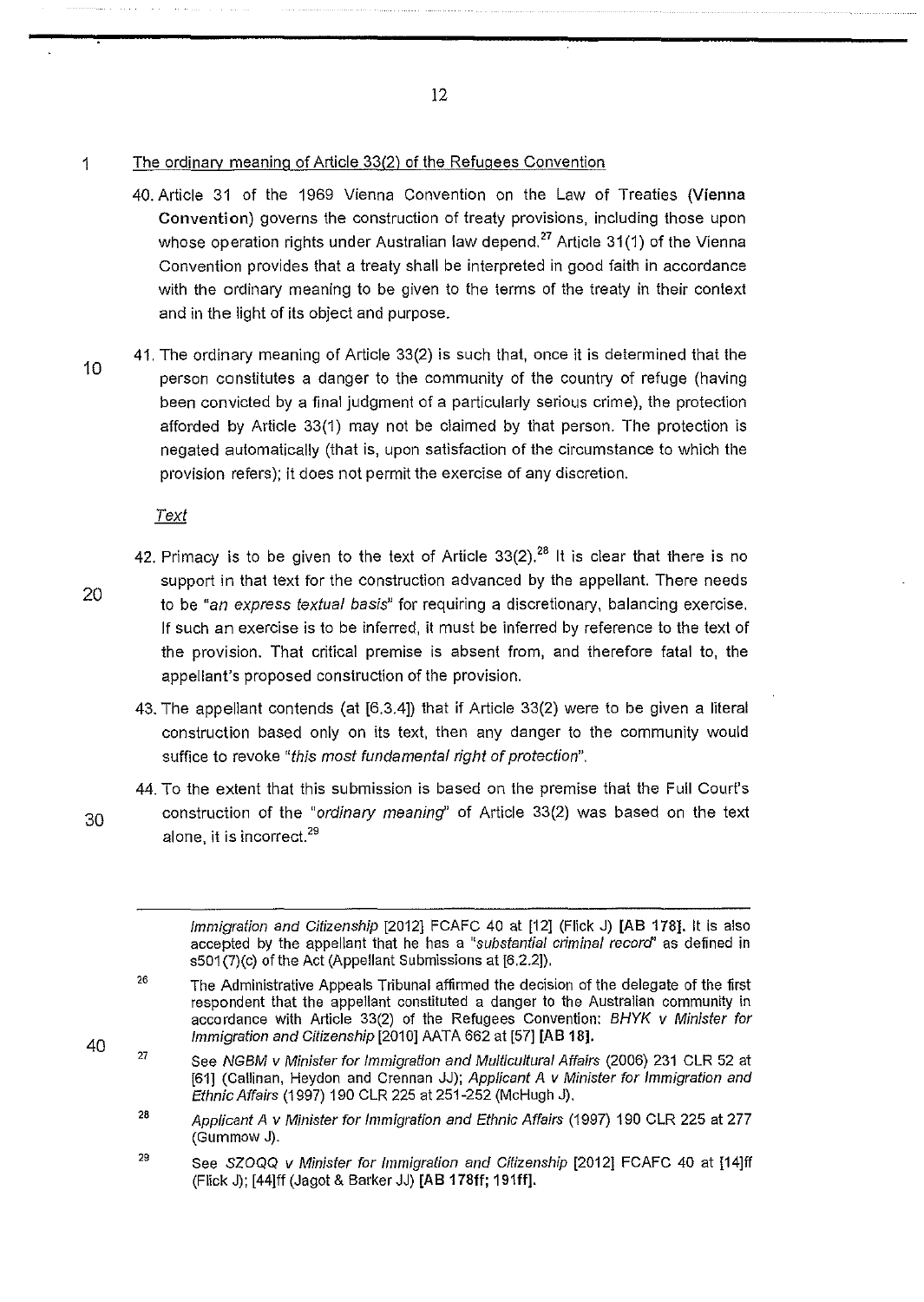- 1 45. The appellant's submission suffers from two further flaws. First, it ignores the operation of Article 33(2) itself as an express qualification of this "fundamental right of protection". The prohibition in Article 33(1) is not absolute.
	- 46. Secondly, it ignores the very text of the provision, which denies the protection in Article 33(1) to a person who, "having been convicted by a final judgment of a particularly serious crime, constitutes a danger to the community of that country." It is not 'any' danger that triggers the operation of this provision: the danger that is posed is necessarily conditioned by the "particularly serious crime".
	- 47. The appellant seeks to infer a balancing exercise on the basis of the operation of "established principles of statutory construction", one of which imputes to Parliament an intention not to abrogate or curtail fundamental human rights or freedoms unless such an intention is clearly manifested by unambiguous language.<sup>30</sup> This appeal to the principles of construction of domestic statutes fails at two levels. In so far as this argument is directed at the relevant domestic statutory provision (s 36(2)(a)), it fails for the reasons outlined above. In so far as it is directed at Article 33(2) itself, the construction of that Article is not governed by principles of domestic statutory construction. Furthermore, Article 33(2) presents in unambiguous language a qualification on the prohibition of refoulement in Article 33(1). The appellant's appeal to an imputed intention not to abrogate the "right not to be refouled" is thwarted by the very words of Article 33(2), which prescribe a limitation on that right.

## **Context**

- 48. The context of Article 33(2) does not support any balancing exercise. Article 33(1) and (2) operate in sequence.<sup>31</sup> The second provision, if satisfied in its own terms, defeats the prohibition in the first. The construction advanced by the appellant undermines that sequence.
- 49. Article 33 is predicated on the person concerned being a "refugee". The consequence of returning a non-citizen to the country from which he or she seeks refuge has therefore already been assessed by the time one considers the application of Article 33(2). The appellant's construction of Article 33(2) calls for another, secondary assessment of the consequence of return: one that considers

10

20

30

<sup>30</sup>  Appellant's Submissions at [6.3.3]. Contrary to the submission of the appellant, the obligation upon Contracting States of non-refoulement in Article 33(1) of the Refugees Convention is not a 'right' that reposes in the appellant; it is an obligation vis-a-vis the State parties to the Convention. The citation of  $A$  v Minister for Immigration and Multicultural Affairs [1999] FCA 227 at [5] (Burchett & Lee JJ) does no more than acknowledge that the "principle" (of non-refoulement) is "concerned with" (that is, operates in relation to) certain fundamental human rights.

<sup>31</sup>  Zaoui v Attorney-General (No 2) [2006] 1 NZLR 289 at [25] (Supreme Court of New Zealand), as referred to by Jagot & Barker JJ in SZOQQ v Minister for Immigration and Citizenship [2012] FCAFC 40 at [54] [AB 194-5].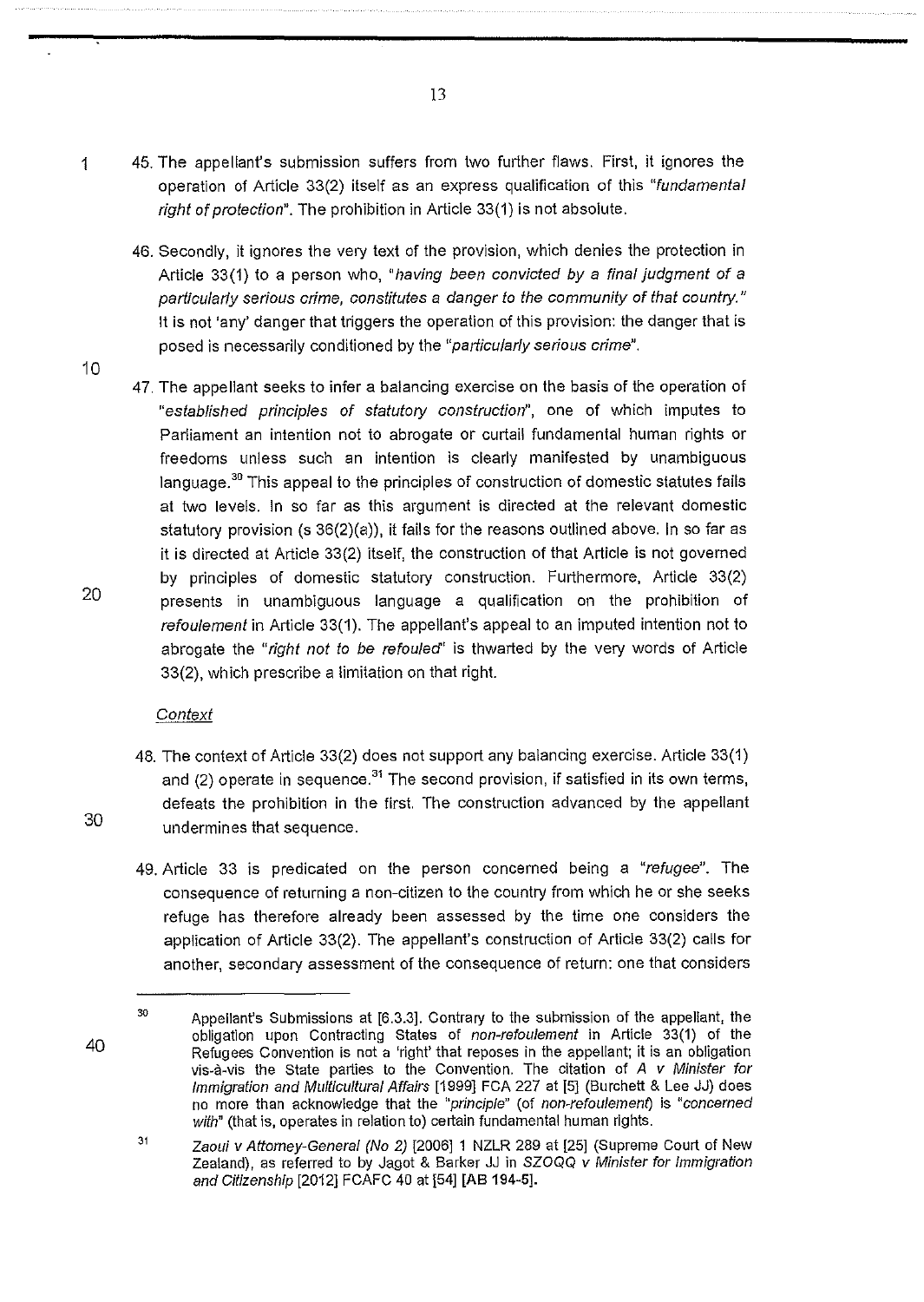1 the gravity of the crime as against the gravity of the possible persecution. As such, it promotes a gradation or hierarchy of refugees: namely, those for whom the gravity of possible persecution is greater or less than that for other refugees. Assuming, arguendo, that the protection in Article 33(1) is not negated automatically upon satisfaction of the circumstance to which the provision refers, the appellant's construction creates a dichotomy between persecution that is sufficiently grave to outweigh the gravity of the crime, on the one hand, and persecution that is not so grave, on the other. The Convention neither provides 10 for, nor accommodates, such a dichotomy. The adoption of such an approach would undermine the effective protection afforded by the Convention to those who claim a well-founded fear of persecution for Convention reasons, as distinct from the creation of a super-class of refugees who, in order to attract the Convention's protection, claim a well-founded fear of even greater persecution.

#### Objects and purpose

50. The appellant submits that an examination of the context, purpose and objects of the relevant treaty provision favours a construction of Article 33 that would include the balancing exercise. $32$  First, no specific object or purpose is identified. Secondly, the submission appears to proceed on the basis of the existence of an overarching humanitarian object or purpose, without limitation or qualification. This is evident in the appellant's reliance on the principle of construction that treaties incorporated into domestic law are to be construed in a more liberal manner than would be adopted if the court was required to construe exclusively domestic legislation.<sup>33</sup> As Gummow J said in Applicant A v Minister for Immigration and Ethnic Affairs (1997) 190 CLR 225 at 283:

> "I have referred to those aspects of the background to the adoption of the Convention which show the danger in approaching it as designed, on a broad front, to advance humanitarian concerns. Rather, the text of the Convention manifested a compromise between various interests perceived by the Contracting States. As Dawson *J* points out in his reasons for judgment, the demands of language and context should not be departed from by invoking the humanitarian objectives of the Convention, without an appreciation of the limits placed by the Convention upon achievement of such objectives.'<sup>34</sup>

40

÷

20

<sup>32</sup>  Appellant's Submissions at [6.3.7].

<sup>33</sup>  Citing as authority for the proposition: Applicant A v Minister for Immigration and Ethnic Affairs (1997) 190 CLR 225 at 240 (Dawson J), 255 (McHugh J); Dhayakpa v Minister for Immigration and Ethnic Affairs (1995) 62 FCR 556 at 565 (French J, as his Honour then was).

<sup>34</sup>  See Applicant A v Minister for Immigration and Ethnic Affairs (1997) 190 CLR 225 at 248 (Dawson J).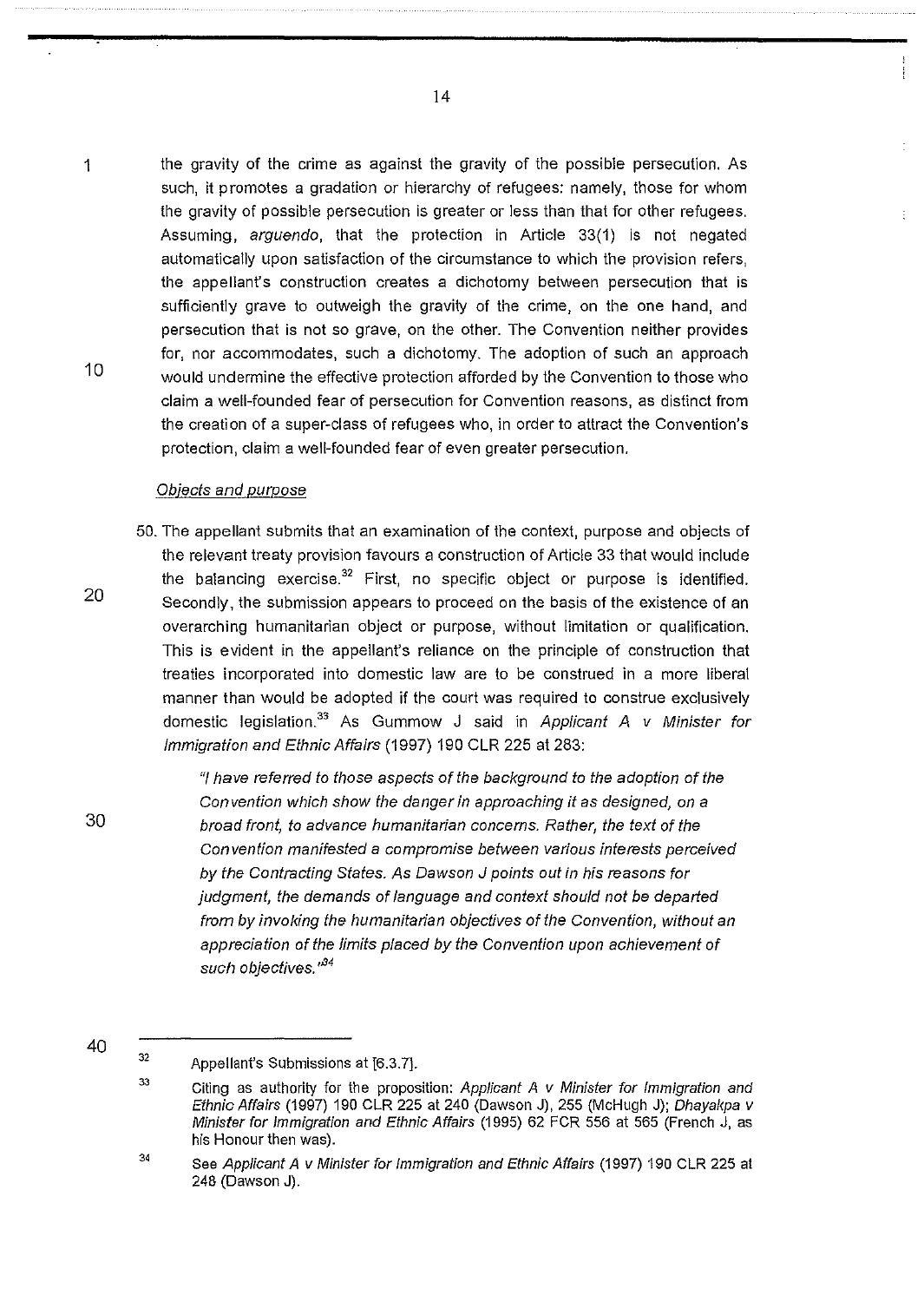- 1 51. Article 33(2) represents one such limit or compromise between interests. It provides the means for States to expel or return refugees who have committed particularly serious crimes, even if they were to face persecution.
	- 52. It is similar in purpose and complementary to Article 1 F(b) of the Convention, which seeks to protect the community of a receiving State from the danger of admitting as a refugee a person who has committed a serious non-political crime. As French J (as his Honour then was) said of Article 1F in Dhayakpa v Minister for Immigration and Ethnic Affairs (1995) 62 FCR 556 at 563G:

"... once the non-political crime committed outside the country of refuge is properly characterised as 'serious' the provisions of the Convention do not apply. There is no obligation under the Convention on the receiving State to weigh up the degree of seriousness of a serious crime against the possible harm to the applicant if returned to the state of origin."

53. His Honour explained further (at 565E):

"The provisions of the Convention are beneficial and are not to be given a narrow construction. The exemption in Art 1F(b), however, is protective of the order and safety of the receiving State. It is not, in my opinion, to be construed so narrowly as to undercut its evident policy."

- 54. Just as the Refugees Convention does not require that a country of refuge should accord refugee status to a person where it has serious reasons for considering that person has committed a serious non-political crime outside that country (by way of Article  $1F(b)$ ), it also does not require the country of refuge to provide protection from non-refoulement to a person who, having committed a particularly serious crime within that country, constitutes a danger to its community (by way of Article 33(2)). The benefit of the prohibition of expulsion or return is removed in these strictly limited circumstances even though the person concerned may be, or is, a refugee.
- 55. While the difference between Article 33(2) (an 'exit' provision) and Article 1F of the Refugees Convention (an 'entry' provision) may support the view advanced by commentators that the conditions for the application of Article 33(2) are more stringent than those which engage Article  $1F<sub>1</sub><sup>35</sup>$  it does not present a distinction of principle that has any bearing on whether either provision, once engaged, requires a balancing exercise. As held by the Court below, there is no reason why Article 1F(b) should be construed as exclusive of any discretionary consideration

40

30

20

 $35$ See Gilbert, "Current issues in the application of the exclusion clauses" in Feller, Turk & Nicholson (eds) Refugee Protection in International Law (2003); Hathaway, The Rights of Refugees Under International Law (2005), p 344.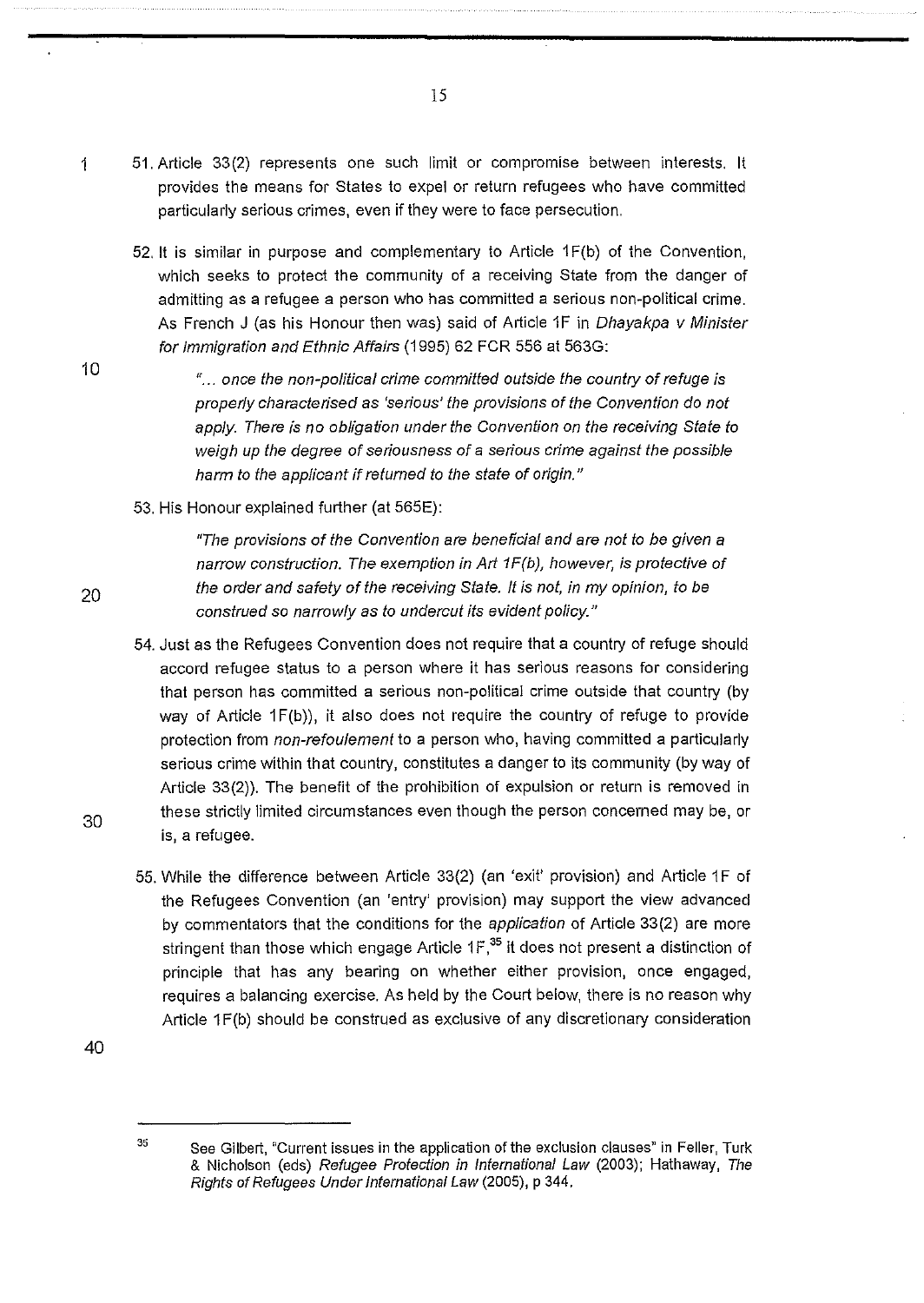1 while Article 33(2), which is underscored by the same protective purpose, is construed in a different manner.<sup>36</sup>

#### State practice and commentaries

- 56. While the particular question on appeal does not appear to have been addressed directly in any Australian case, the application of Article 33(2) in the Australian cases has proceeded on the basis that it applies when the criteria expressly set out therein are satisfied.<sup>37</sup> No discretion is involved.
- 10 57. In support of its construction, the appellant relies on commentary that espouses the principle of proportionality in relation to the interpretation and application of the "security" limb of Article  $33(2)$ ;<sup>38</sup> not the "particularly serious crime" limb. These are two different exceptions to the prohibition on refoulement in Article 33(1), which rely on different criteria. Even if there is real disagreement among commentators, $39$  that does not advance matters greatly in the light of the issues of construction canvassed above and the jurisprudence mentioned below.
- 58. The appellant also relies on the judgment of Staughton LJ in  $R$  v Home 20 Department State Secretary, Ex parte Chalal [1995] 1 WLR 526 at 5330 (Chahal), where his Lordship remarks that it is not surprising that international lawyers consider the doctrine of proportionality relevant, despite the literal meaning of Article 33, in relation to an assessment of danger to national security.<sup>40</sup> This case concerned the application of domestic immigration laws that required the public interest "to be balanced against any compassionate circumstances of the case", in considering "whether deportation is the right course on the merits".<sup>41</sup> The conclusion of the Court that a "balancing exercise" was required reflected these laws, $42$  and, as such, does not inform the
- 30 36 See SZOQQ v Minister for Immigration and Citizenship [2012] FCAFC 40 at [25] (Flick J) [AB 184]. See also Zaoui v Attorney-General (No 2) [2006] 1 NZLR 289 at [26], [28].
	- 37 See A v Minister for immigration and Multicultural Affairs [1999] FCA 227 at [3]-[5] (Burchett & Lee JJ), [40] (Katz J); Betkoshabeh v Minister for Immigration and Multicultural Affairs (1998) 84 FCR 463 at 467-469 (Finkelstein J).
	- 38 Appellant's Submissions at [6.3.5]. See Lauterpacht & Bethlehem, "The scope and content of the principle of non-refoulement: Opinion" in Feller, Turk & Nicholson (eds), Refugee Protection in International Law (2003), p 137 [177].
	- 39 See Appellant's Submissions at [6.3.6]. Professor Hathaway (The Rights of Refugees Under International Law (2005), pp 353-354) convincingly criticises the adoption of a 'balancing' test. However, it is not clear whether those who advocate 'proportionality' (such as Lauterpacht and Bethlehem) are addressing the construction of Article 33(2), or the approach that a State should take in deciding whether to use the power which it confers.
	- 40 Appellant's Submissions at [6.3.5].
	- 41 [1995] 1 WLR 526 at 533E.
	- 42 [1995] 1 WLR 526 at 533E-534B (Staughton LJ), 538H-539C (Nolan LJ), 544G (Neill LJ).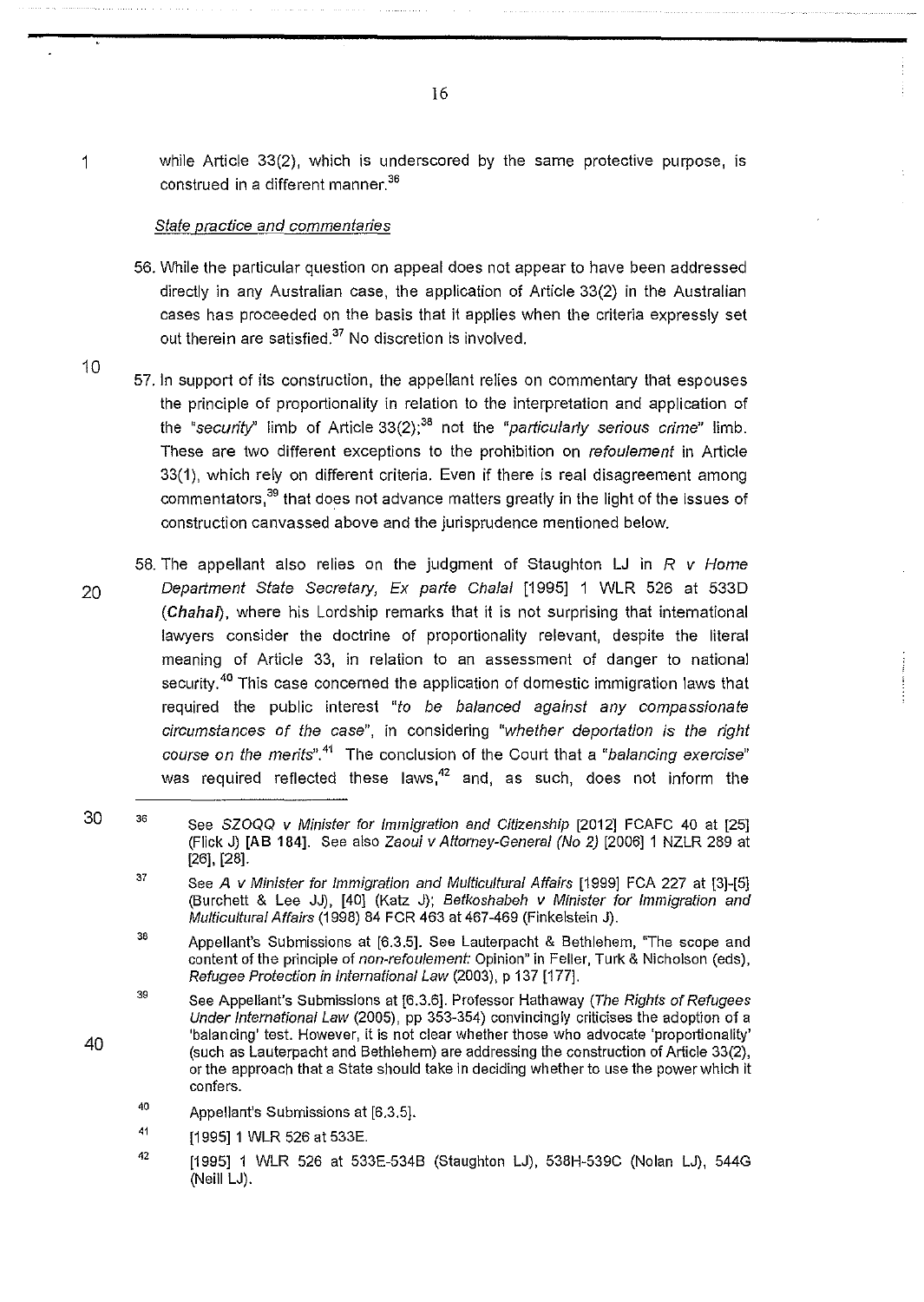- 
- 1 construction of the "particularly serious crime" limb in Article 33(2) of the Refugees Convention.

- 59. Furthermore, the commentators referred to by Staughton LJ in Chahaf*<sup>3</sup>*rely largely on a single comment of the British co-sponsor of the refoulement provision to the effect that it must be left to States to decide whether the danger entailed to refugees by expulsion outweighs the menace to public security that would arise if they were permitted to stay.<sup>44</sup> The reference to the importance of letting States weigh relative risks was actually an answer to a proposal to restrict States' margin 10 of appreciation, not an argument for a "super added proportionality test".<sup>45</sup>
	- 60. In any event, as Gummow J observed in Applicant  $A<sup>46</sup>$  recourse may be had to the preparatory work for the treaty, and the circumstances of its conclusion, in order to confirm the ordinary meaning or to determine a meaning so as to avoid obscurity, ambiguity or manifestly absurd or unreasonable results.<sup>47</sup> The application of Article 31 of the Vienna Convention does not leave the meaning of Article 33(2) of the Refugees Convention ambiguous or obscure or lead to a result which is manifestly absurd or unreasonable. Recourse to the *travaux* préparatoires to determine the meaning of Article 33(2) is, therefore, not warranted.
	- 61. The only decision at appellate level in which the construction of Article 33(2) arose squarely for determination appears to be the decision of the Supreme Court of New Zealand in Zaoui v Attorney-General (No 2) [2006] 1 NZLR 289.<sup>48</sup> In that case, the Supreme Court concluded that the assessment to be made under Article 33(2) is to be made in its own terms, and without any additional proportionality requirement.<sup>49</sup> That conclusion of a final appellate court, reached after detailed analysis of the ordinary meaning of Article 33, read in context and by reference to its purpose (together with subsequent practice and the drafting

30

43

40

49  $[2006]$  1 NZLR 289 at 300-309. As noted by the appellant (at  $[6,3,6]$ ), this position is also supported by Hathaway, The Rights of Refugees under International Law (2005), chp 4.1.4, p 342ff.

See [1995] 1 WLR 526 at 533C.

<sup>44</sup> Hathaway, The Rights of Refugees under International Law (2005), p 353, citing the Statement of Mr Hoare of the United Kingdom, UN Doc. A/CONF.2/SR.16, July 11, 1951, at 8. See also Zaoui v Attorney-General (No 2) [2006]1 NZLR 289 at 307.

<sup>45</sup>  Hathaway, The Rights of Refugees under International Law (2005), p 353.

<sup>46</sup>  (1997) 190 CLR 225 at 277.

<sup>47</sup>  Article 32 of the Vienna Convention provides that recourse may be had to supplementary means of interpretation, including the preparatory work of the treaty and the circumstances of its conclusion, in order to confirm the meaning resulting from the application of Article 31, or to determine the meaning when the interpretation according to Article 31: (a) leaves the meaning ambiguous or obscure; or (b) leads to a result which is manifestly absurd or unreasonable.

<sup>48</sup>  See Appellant's Submissions at [6.3.6].